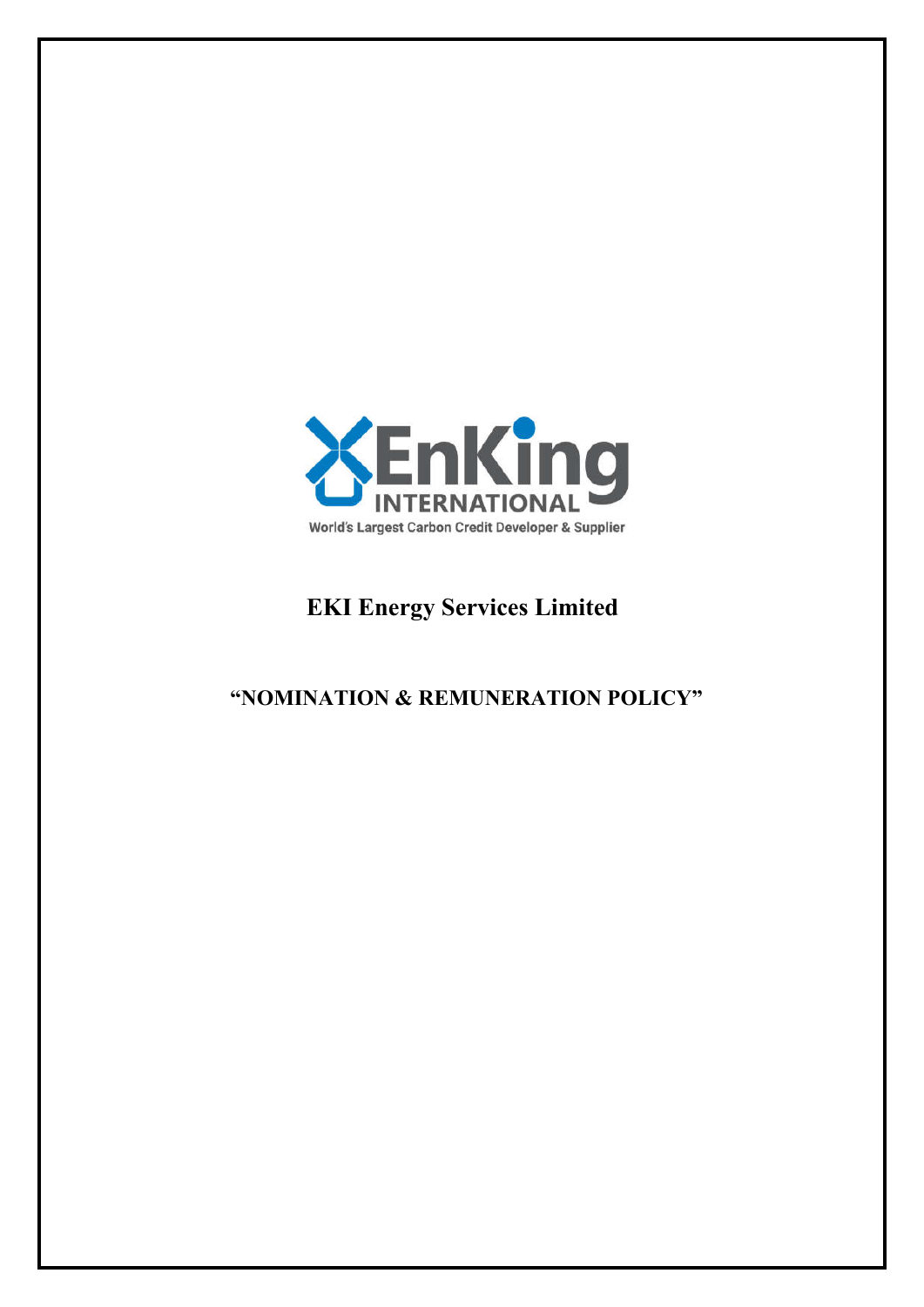### **NOMINATION & REMUNERATION POLICY**

#### **INTRODUCTION**

The Nomination and Remuneration Policy adopted by the Board of Directors based on the recommendation of the Nomination and Remuneration Committee in compliance of Section 178 of the Companies Act, 2013, read along with applicable rules thereto as amended from time to time.

In pursuance of the Company's policy to consider human resources as its invaluable assets, to pay equitable remuneration to all directors, Key Managerial Personnel ("KMP") and employees of the company, to harmonize the aspirations of human resources consistent with the goals of the Company and in terms of the provisions of the Companies Act, 2013('Act') and the Securities and Exchange Board of India (Listing Obligations and Disclosure Requirements) Regulations,2015 ('Listing Regulations'), this Policy on nomination and remuneration of Directors, KMP and Senior Management has been formulated by Nomination and Remuneration Committee and approved by the Board of Directors ('Board') of the Company at its meeting held on June 16, 2021.

#### **APPLICABILITY**

This policy is applicable to:

- a. Directors (Executive, non-Executive and Independent)
- b. Key Managerial Personnel (KMP)
- c. Senior Management Personnel
- d. Other employees as may be decided by the Committees ("NRC')

#### **OBJECTIVE**

The Committee and this Policy shall be in compliance with Section 178 of the Act and applicable provisions of of LODR amended from time to time. The objective of this Policy is to lay down a framework in relation to remuneration of Directors, KMP, Senior Management personnel and other employees. The key objectives of the Committee would be:

- To lay down criteria for identifying persons who are qualified to become Directors and who may be appointed in Key Managerial and Senior Management positions and to recommend to the Board their appointment and removal.
- To lay down criteria to carry out evaluation of every Director's /KMP/Senior Management Personnel and other employees performance.
- Formulation of criteria determining qualification, positive attributes and independence of a Director.
- To recommend to the Board a policy, relating to remuneration of directors, key managerial personnel and other employees. While recommending such policy the Nomination and Remuneration Committee shall ensure:

(i) The level and composition of remuneration is reasonable and sufficient to attract, retain and motivate Directors of the quality required to run the Company successfully.

(ii) Relationship of remuneration to performance is clear and meets appropriate performance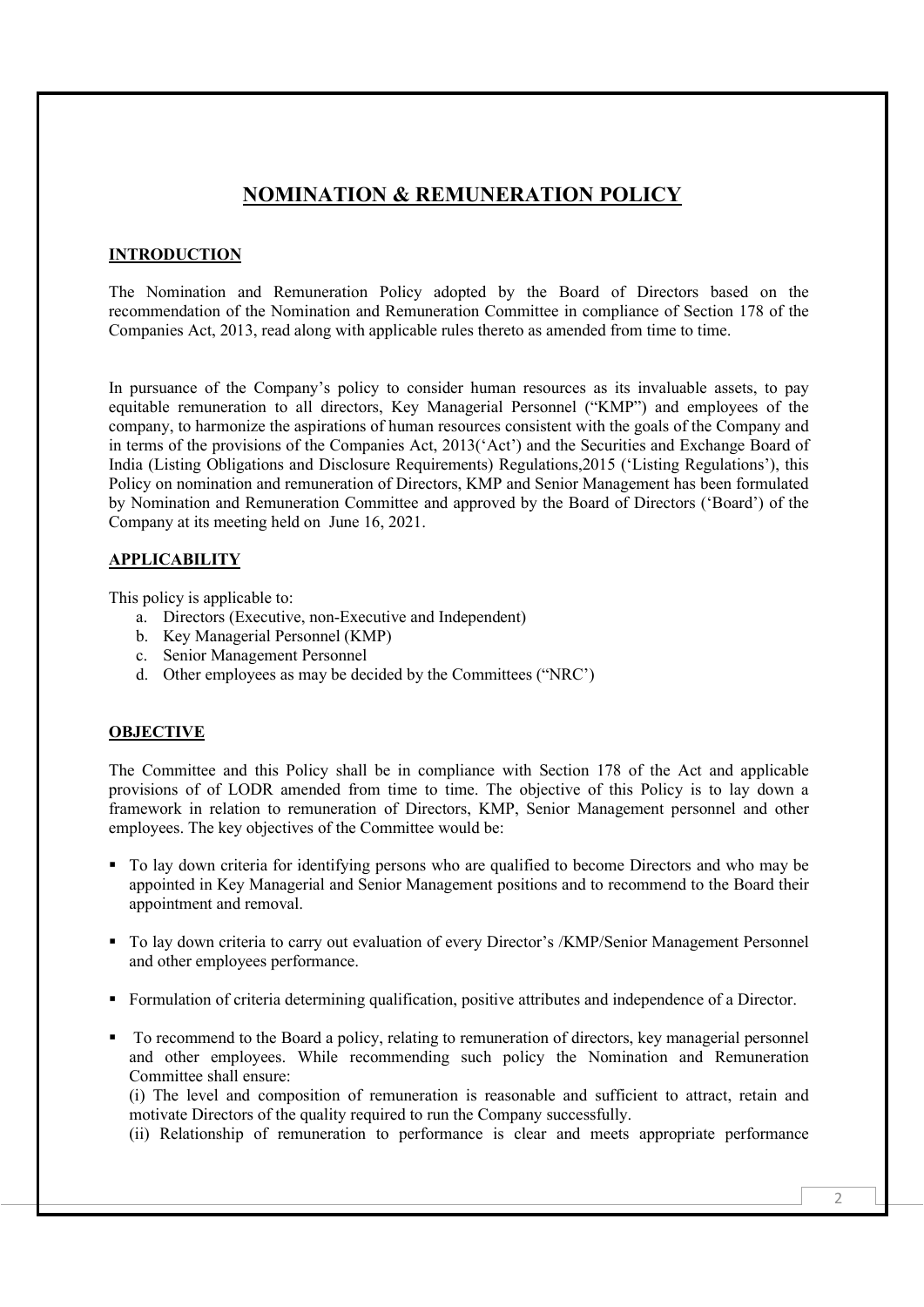benchmarks.

(iii) Remuneration of Directors, Key Managerial Personnel and Senior Management involves a balance between fixed and incentive pay reflecting short and long term performance objectives appropriate to the working of the Company and its goals.

- To formulate a Board Diversity Policy.
- To retain, motivate and promote talent and to ensure long term sustainability of talented managerial persons and create competitive advantage.
- To develop a succession plan for the Board and to regularly review the plan.
- To recommend to the Board, all remuneration, in whatever form, payable to senior management and KMPs.

#### **BRIEF OVERVIEW UNDER COMPANIES ACT 2013**

{Section 178 & Companies [Meetings of Board and its Powers] Rules 2014}

- Constitution of the Nomination and Remuneration Committee consisting of three or more nonexecutive directors out of which not less than one-half shall be independent directors .
- The Nomination and Remuneration Committee shall identify persons who are qualified to become directors and who may be appointed in senior management in accordance with the criteria laid down, recommend to the Board their appointment and removal and shall carry out evaluation of every director's performance.
- The Nomination and Remuneration Committee shall formulate the criteria for determining qualifications, positive attributes and independence of a director and recommend to the Board a policy, relating to the remuneration for the directors, key managerial personnel and senior management personnel i.e. employees at one level below the Board including functional heads.
- The Nomination and Remuneration Committee shall, while formulating the policy ensure that:— -the level and composition of remuneration is reasonable and sufficient to attract, retain and motivate directors of the quality required to run the company successfully; -relationship of remuneration to performance is clear and meets appropriate performance benchmarks; and

-remuneration to directors, key managerial personnel and senior management involves a balance between fixed and incentive pay reflecting short and long-term performance objectives appropriate to the working of the company and its goals.

Such policy shall be disclosed in the Board's report.

#### **TERMS OF REFERENCE OF NOMINATION AND REMUNERATION COMMITTEE**

 Identify persons who are qualified to become directors and who may be appointed in senior management in accordance with the criteria laid down, and recommend to the Board their appointment and removal.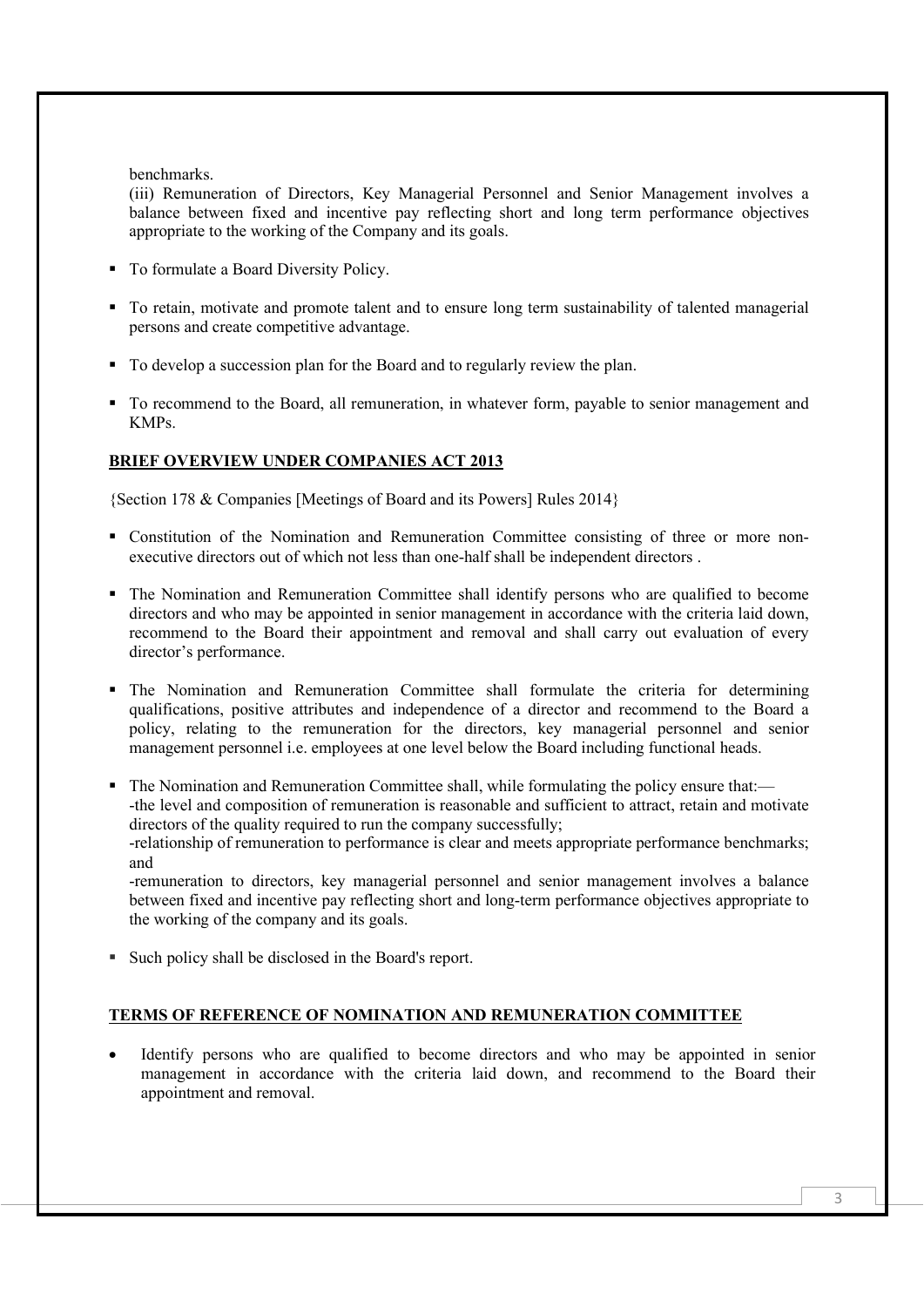- Formulate the criteria for determining qualifications, positive attributes and independence of a director and recommend to the Board a policy, relating to the remuneration for the directors, key managerial personnel and other employees.
- Removal should be strictly in terms of the applicable law/s and in compliance of principles of natural justice.
- Formulation of criteria for evaluation of Independent Directors and the Board.
- Devising a policy on the Board diversity.
- Recommend to the Board, remuneration including salary, perquisite and commission to be paid to the Company's Executive Directors on an annual basis or as may be permissible by laws applicable.
- Recommend to the Board, the Sitting Fees payable for attending the meetings of the Board/Committee thereof, and, any other benefits such as Commission, if any, payable to the Non-Executive Directors.
- Setting the overall Remuneration Policy and other terms of employment of Directors, wherever required.
- Whether to extend or continue the term of appointment of the independent director, on the basis of the report of performance evaluation of the independent directors.
- Recommend to the board, all remuneration, in whatever form, payable to senior management.

#### **CRITERIA FOR DETERMINING THE FOLLOWING**

#### **Qualifications for appointment of Directors (including Independent Directors)**

- Persons of eminence, standing and knowledge with significant achievements in business, professions and/or public service.
- Their financial or business literacy/skills.
- Their industrial experience.
- Appropriate other qualification/experience to meet the objectives of the Company.
- As per the applicable provisions of Companies Act 2013, Rules made there under.

The Nomination and Remuneration Committee shall have discretion to consider and fix any other criteria or norms for selection of the most suitable candidate/s.

#### **Positive attributes of Directors (including Independent Directors)**

- Directors are to demonstrate integrity, credibility, trustworthiness, ability to handle conflict constructively, and the willingness to address issues proactively.
- Actively update their knowledge and skills with the latest developments in the industry, market conditions and applicable legal provisions.
- Willingness to devote sufficient time and attention to the Company's business and discharge their responsibilities.
- To assist in bringing independent judgment to bear on the Board's deliberations especially on issues of strategy, performance, risk management, resources, key appointments and standards of conduct.
- Ability to develop a good working relationship with other Board members and contribute to the Board's working relationship with the senior management of the Company.
- To act within their authority, assist in protecting the legitimate interests of the Company, its shareholders and employees.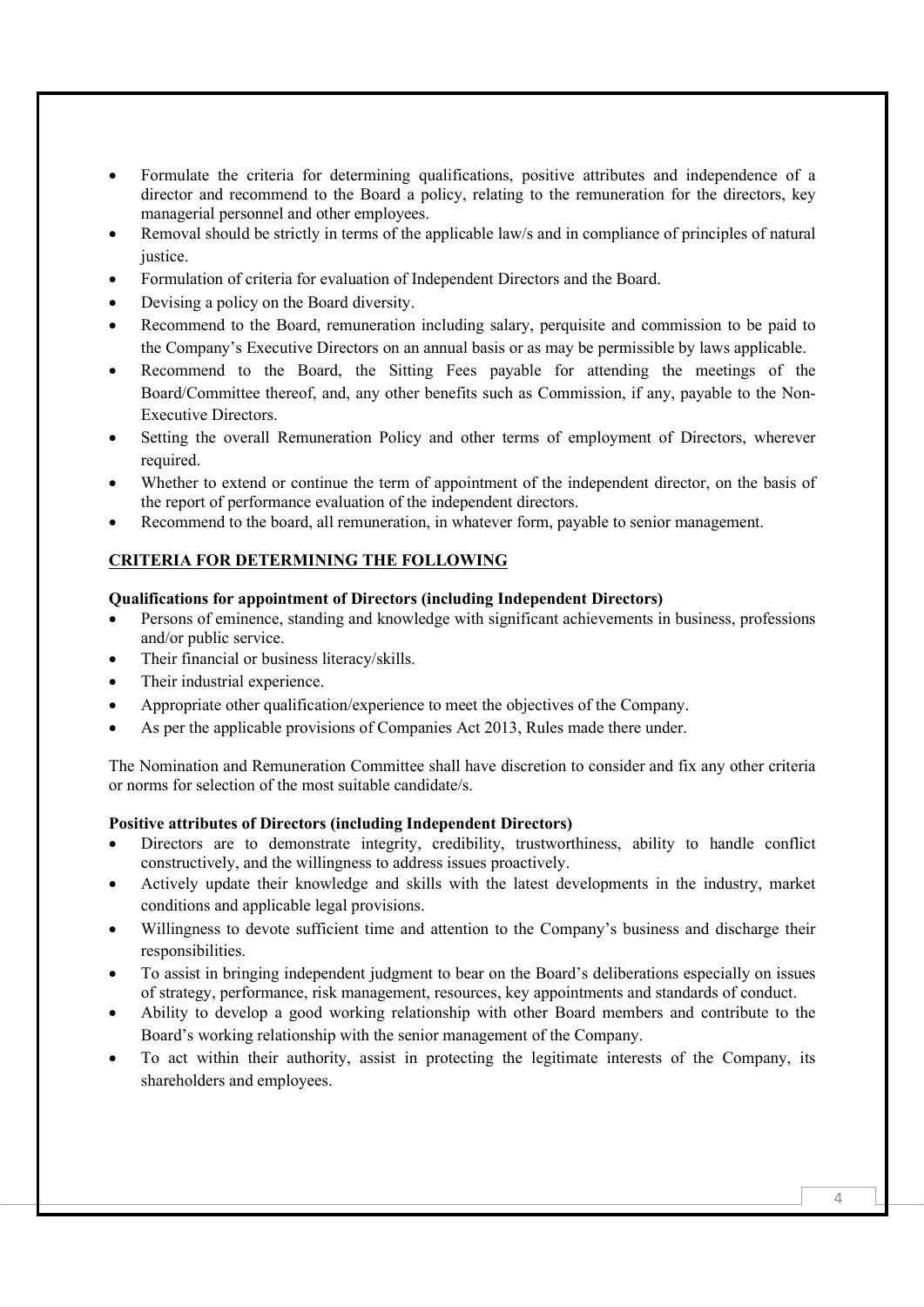Independent Directors to meet the requirements of the Companies Act, 2013 read with the Rules made there under and SEBI (Listing Obligations and Disclosure Requirements) Regulations, 2015 as amended from time to time.

#### **Criteria for appointment of KMP/Senior Management**

- To possess the required qualifications, experience, skills & expertise to effectively discharge their duties and responsibilities.
- To practice and encourage professionalism and transparent working environment.
- To build teams and carry the team members along for achieving the goals/objectives and corporate mission.
- To adhere strictly to code of conduct.

#### **EVALUATION**

The Evaluation will be done on the following parameters:

#### **(i) Board**

Evaluation criteria for evaluation of Board inter- alia shall covers: Composition in light of business complexities and statutory requirements; establishment of vision, mission, objectives and values for the Company; lying down strategic road map for the Company, growth attained by the Company; providing leadership and directions to the Company and employees; effectiveness in ensuring statutory compliances and discharging its duties/ responsibilities towards all stakeholders; identification, monitoring & mitigation of significant corporate risks; composition of various committees, lying down terms of reference and reviewing committee's working etc.

#### **(ii) Chairperson of the Company**

Evaluation criteria for evaluation of Chairperson of the Company are: providing guidance and counsel in strategic matters; providing overall direction to Board towards achieving Company's objectives; effectiveness towards ensuring statutory compliances; maintain critical balance between the views of different Board Members; ensuring maximum participation and contribution by each Board Member; monitoring effectiveness of Company's governance practices; conducting Board and Shareholders meetings in effective and orderly manner etc.

#### **(iii) Committees of the Board**

Committees of the Board shall be evaluated for their performance based on: effectiveness in discharging duties and functions conferred; setting up and implementation of various policies, procedures and plans, effective use of committee's powers as per terms of reference, periodicity of meetings, attendance and participation of Committee members, providing strategic guidance to the Board on various matters coming under committee's purview etc.

#### **(iv)Executive Directors**

The performance of Managing Director, Chief Executive Officer and other Executive Directors, if any, shall be evaluated on the basis of achievement of performance targets/ criteria given to them by the Board from time to time.

#### **(v) Non-Executive Directors including Independent Directors**

The performance of Non-Executive Directors including Independent Directors shall be evaluated based on: Objectivity & constructivity while exercising duties, providing independent judgment on strategy, performance, risk management and Board's deliberations; devotion of sufficient time for informed decision making; exercising duties in bona fide manner; safeguarding interest of all shareholders;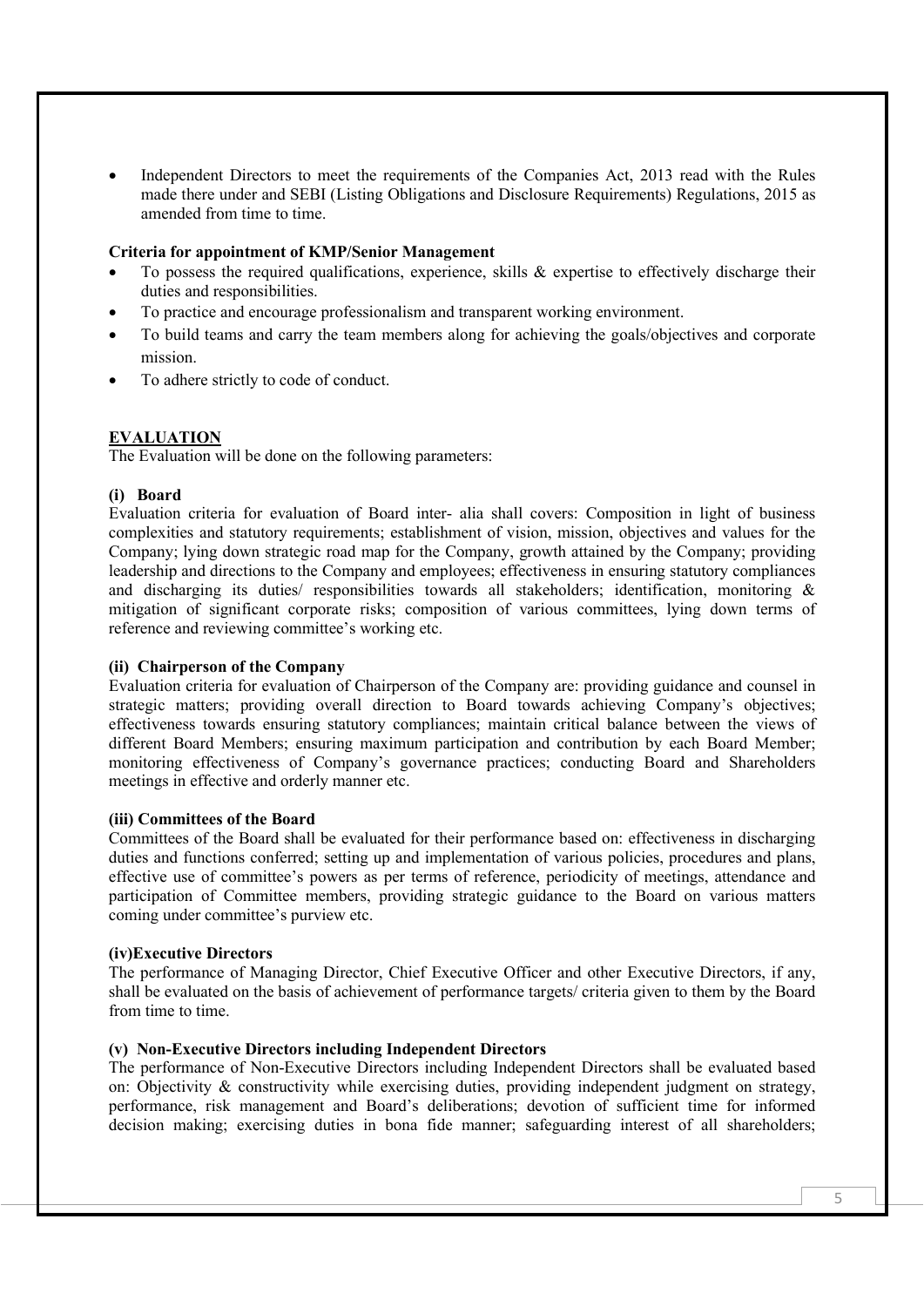upholding ethical standards of integrity  $\&$  probity; updating knowledge of the Company  $\&$  its external environment ; fulfillment of the independence criteria of Independent Director and their independence from the management etc.

The Board has carried out performance evaluation of its own , the Board Committees and of the Independent Directors, whereas at a separate meeting Independent Directors evaluated performance of the Non Independent Directors, Board as whole. All the Non-executive and Independent Directors having wide experience in their field. Their presence on the Board is advantageous and fruitful in taking business decisions.

#### **POLICY RELATING TO REMUNERATION OF DIRECTORS, KMP & SENIOR MANAGEMENT PERSONNEL**

 To ensure that the level and components of remuneration is reasonable and sufficient to attract, retain and motivate Directors, KMP and other employees of the quality required to run the Company successfully.

No director/KMP/ other employee is involved in deciding his or her own remuneration and the trend prevalent in the similar industry, nature and size of business is kept in view and given due weightage to arrive at a competitive quantum of remuneration & It is to be ensured that relationship of remuneration to the performance is clear & meets appropriate performance benchmarks which are unambiguously laid down and communicated.

- Improved performance should be rewarded by increase in remuneration and suitable authority for value addition in future.
- Remuneration packages should strike a balance between fixed and incentive pay, where applicable, reflecting short and long term performance objectives appropriate to the Company's working and goals.
- Following criteria are also to be considered:-

Responsibilities and duties;

- Time & efforts devoted; Value addition;
- Profitability of the Company & growth of its business;
- Analyzing each and every position and skills for fixing the remuneration yardstick;
- Standards for certain functions where there is a scarcity of qualified resources;
- Ensuring tax efficient remuneration structures;
- Ensuring that remuneration structure is simple and that the cost to the Company (CTC) is not shown inflated and the effective take home remuneration is not low;
- Other criteria as may be applicable.
- Consistent application of remuneration parameters across the organisation.
- Provisions of law with regard making payment of remuneration, as may be applicable, are complied.
- Whenever, there is any deviation from the Policy, the justification /reasons should also be indicated / disclosed adequately.

**DISCLOSURES:** This Policy shall be disclosed on the website of the Company i.e.https://www.enkingint.org/Investors/codes-policies.